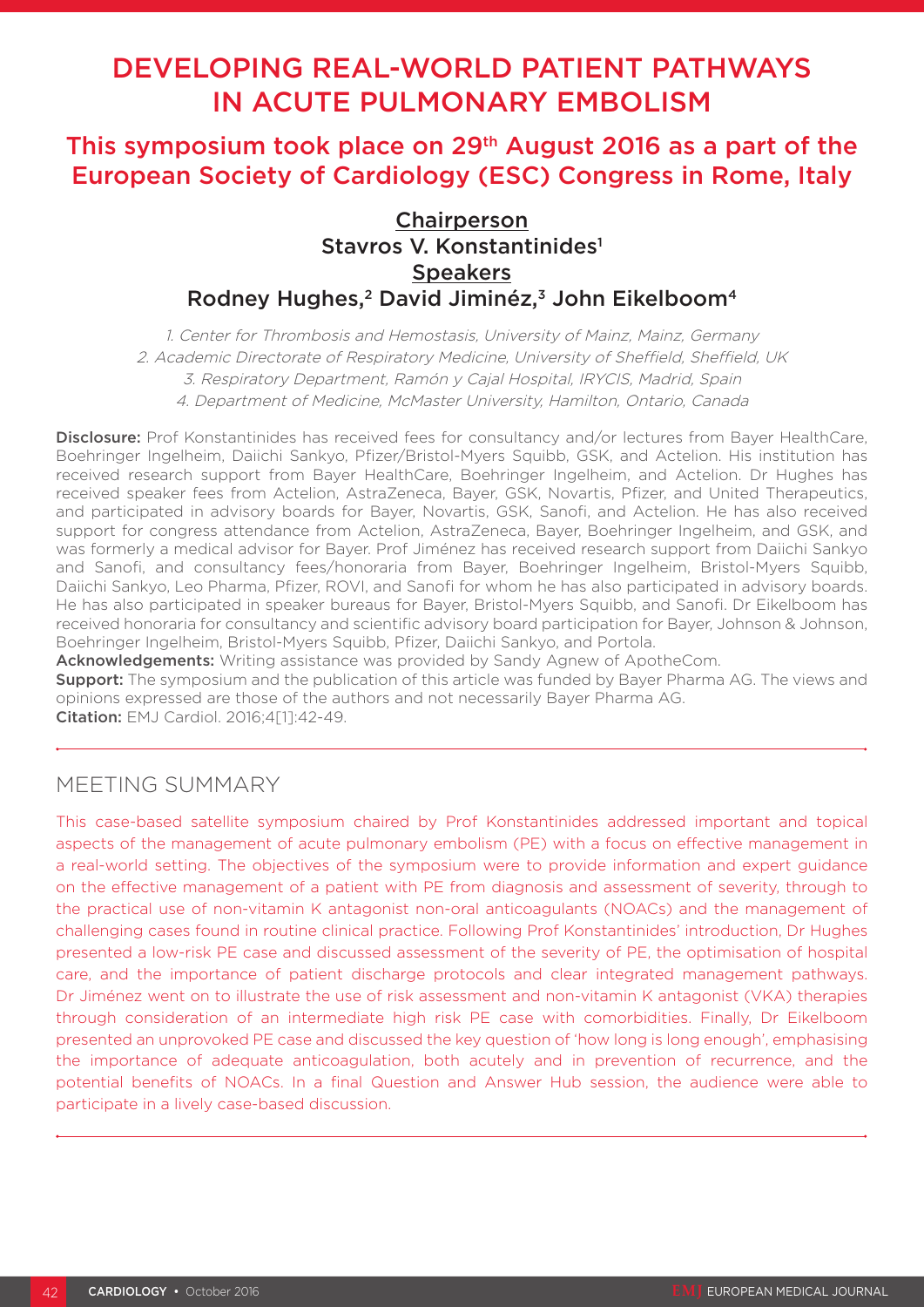### Opening and Introduction

#### Professor Stavros V. Konstantinides

PE is the third most frequent acute cardiovascular syndrome and is associated with significant mortality, so all patients should receive anticoagulant treatment irrespective of severity.<sup>1</sup> Initially the NOACs were regarded as alternatives to standard of care,<sup>1</sup> but more recently the American College of Chest Physicians (CHEST)<sup>2</sup> has recommended them over the classical regimen of low molecular weight heparin (LMWH) combined with VKAs because of their equivalent efficacy and better safety profile, at least in terms of major bleeding. NOACs also allow for the possibility of earlier discharge and subsequent home treatment of selected patients with low-risk PE. This is currently being investigated in studies like the HoT-PE trial, $3$  the primary objective of which is to determine whether early discharge and subsequent out-of-hospital management of patients with rivaroxaban is feasible, effective, and clinically appropriate in those fulfilling specific clinical, imaging, and social criteria of low-risk. Key clinical questions remain on: i) the best selection criteria for patients who can be treated in the outpatient setting, ii) how to decide the duration of treatment, and iii) how we should manage challenging patients such as those with concomitant deep vein thrombosis (DVT) and PE, or those at higher risk because of comorbidities.

## Case 1: Assessing Pulmonary Embolism Severity and Optimising Hospital Care

#### Doctor Rodney Hughes

Patients with acute PE vary tremendously from the very low risk, who tend to be younger and fitter, through to a high-risk population for whom immediate reperfusion may be required. There is also an at-risk group of patients with the potential to deteriorate and have a further event within a short period, particularly if the anticoagulation is incomplete initially. Rapid risk stratification is therefore critically important to inform and optimise patient care.

The Pulmonary Embolism Severity Index (PESI) is a simple and well-validated<sup>4</sup> risk stratification tool enshrined in the European Society of Cardiology  $(ESC)$  guidelines,<sup>1</sup> which can help determine the potential mortality and outcome of patients with

newly diagnosed PE. Used either as the simplified version (sPESI) or the full version and combined with an assessment of how the patient is coping, it builds a risk score classifying patients as high risk, intermediate high risk, intermediate low risk, or low risk. Its utility is exemplified by the case of a 49-year-old woman with no significant background risk factors for venous thromboembolism (VTE) who presented with low-grade tachycardia and slightly delayed onset of breathlessness. Blood pressure and oxygen saturations were normal but there was a saddle PE upon radiology. However, this patient's troponin was negative so, far from needing thrombolysis, her low PESI score indicated she was at a low risk of a significant adverse outcome.

The choice of anticoagulant is important and there is a plethora of data available on the new agents. Rivaroxaban has the only PE-specific study to date, EINSTEIN PE.<sup>5</sup> In this event-driven trial comparing rivaroxaban to the standard of care of enoxaparin/ VKA, rivaroxaban met the criteria for non-inferiority in terms of the primary outcome of symptomatic recurrent VTE, but with a significantly better safety profile based on major bleeds. Pre-randomisation use of heparin did not significantly affect outcome.<sup>6</sup> Furthermore, a retrospective *post-hoc* analysis7 indicated that the study included significant numbers of higher-risk patients and whilst no statistical comparison could be made, the data suggest that rivaroxaban may be equally effective for both low and high-risk patients according to sPESI.

But do results in clinical practice mirror those seen in clinical trials?  $XALIA<sup>8-9</sup>$  is a large, real-world, Phase IV study comparing the safety of rivaroxaban with standard of care for the treatment of acute DVT in routine clinical practice. Although the age range of patients in XALIA was lower than average (55–60 years), the patients were otherwise representative of those seen in clinical practice. Results were consistent with those seen in the rivaroxaban Phase III programme, with an almost identical reduction in hospital length of stay for DVT and PE patients.<sup>8-12</sup> Figure 1 presents a comparison of the EINSTEIN PE and XALIA trials.

Based on the weight of evidence for NOACs, the CHEST guidelines<sup>2</sup> suggest that NOACs are preferred long-term anticoagulants over VKA for non-cancer associated VTE. Furthermore, use of these agents facilitates early discharge, either direct from the emergency department or after a couple of days' inpatient care. Indeed, the ESC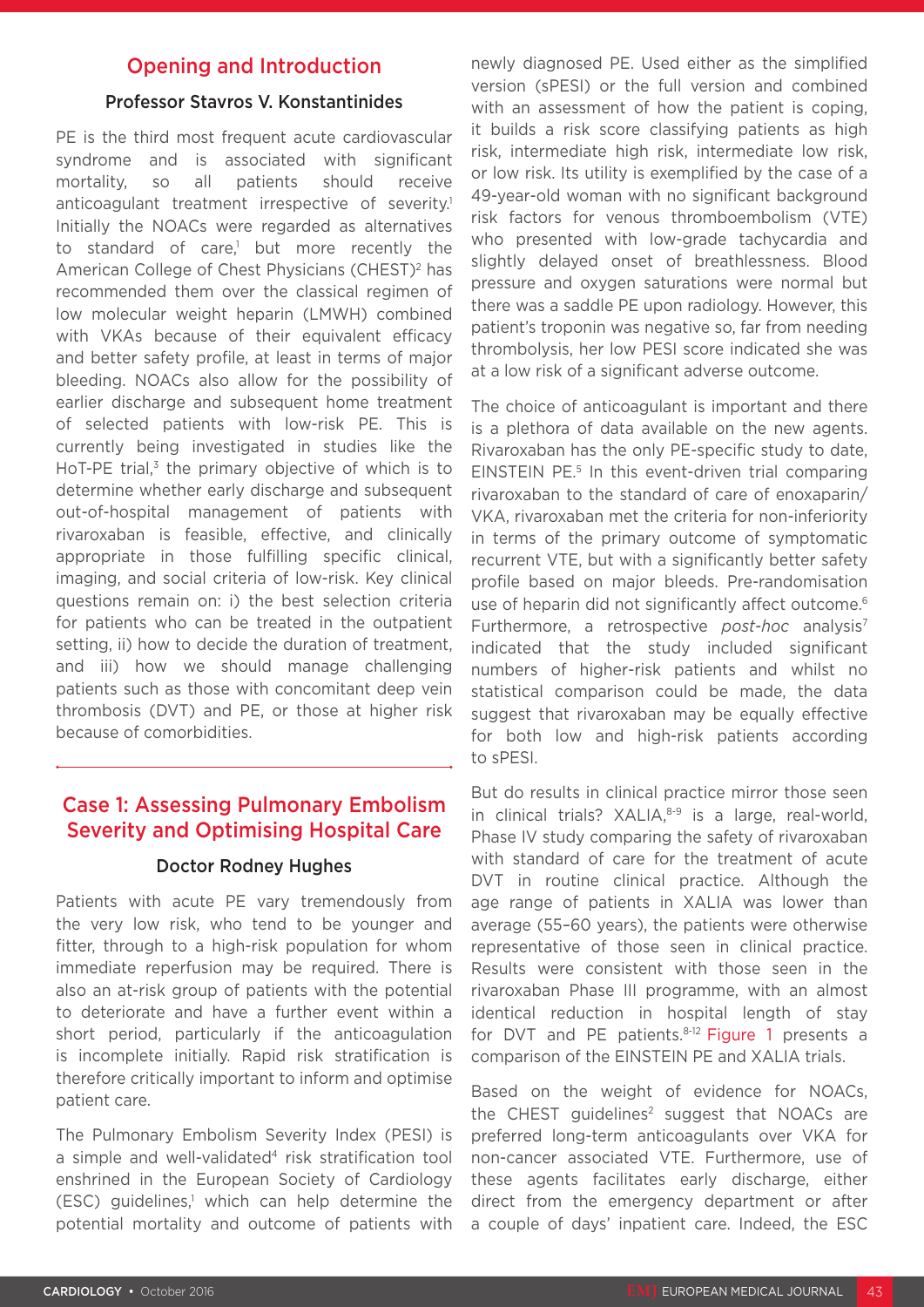guidelines<sup>1</sup> advise that patients with a low risk of an early adverse outcome should be considered for early discharge and continuation of treatment at home if proper outpatient care and anticoagulant treatment can be provided.

Rapid patient assessment and minimisation of in-hospital care starts in the emergency department with timely diagnostic procedures and PESIscoring, followed by a decision about whether the patient can be discharged rapidly. Successful implementation of that early discharge requires establishment of integrated VTE management pathways with robust associated patient education, discharge, and follow-up processes and communications. These, combined with a holistic approach to the management of the patient, can ensure seamless and effective management of the patient from acute care right through to longterm management in primary care.

## Case 2: Managing Challenging Patients with Venous Thromboembolism

#### Doctor David Jiménez

Acute mortality for normotensive patients with acute symptomatic PE varies widely, so risk stratification is critical to identifying both the very low-risk patient who might benefit from early discharge or home therapy, and the very highrisk patient who might deteriorate soon after

diagnosis, and so requires close monitoring or urgent recanalisation procedures. The risk stratification algorithm from the  $\mathsf{ESC}^1$  is very useful and may be refined in the near future to address questions regarding:

- Choice of scoring system for normotensive patients with PE, e.g. PESI, sPESI, or Hestia criteria
- In which patient subgroups should we combine clinical prognostic scores such as sPESI cardiac biomarkers and imaging?
- Definition of early discharge and home treatment for patients with acute symptomatic PE
- Better ways of differentiating between patients with intermediate high and intermediate low risk PE

Consider the case of a 76-year-old male admitted to the emergency department 2 days after a long haul flight with pleuritic chest pain and shortness of breath. Upon admission, his heart rate was 116 beats per minute, systolic blood pressure 99 mmHg, and oxygen saturation 93%. He had moderate renal impairment (creatinine clearance of 38 mL/min) and a high D-dimer of 3,122 ng/mL. Computed tomography (CT) scanning revealed a saddle pulmonary embolus. The patient was high-risk based on his sPESI and he had a positive troponin I (0.3 ng/mL) and right ventricular dysfunction on transthoracic echocardiography. Clinically, the question then was whether to thrombolyse.



#### Figure 1: Comparison of the XALIA trial<sup>8-9</sup> versus EINSTEIN DVT.<sup>10</sup>

\*Safety population (patients taking ≥1 dose of study drug) †intention-to-treat analysis. VTE: venous thromboembolism.

Adapted from The EINSTEIN Investigators 2010,<sup>10</sup> Turpie et al.,<sup>8</sup> and Ageno et al. 2016.<sup>9</sup>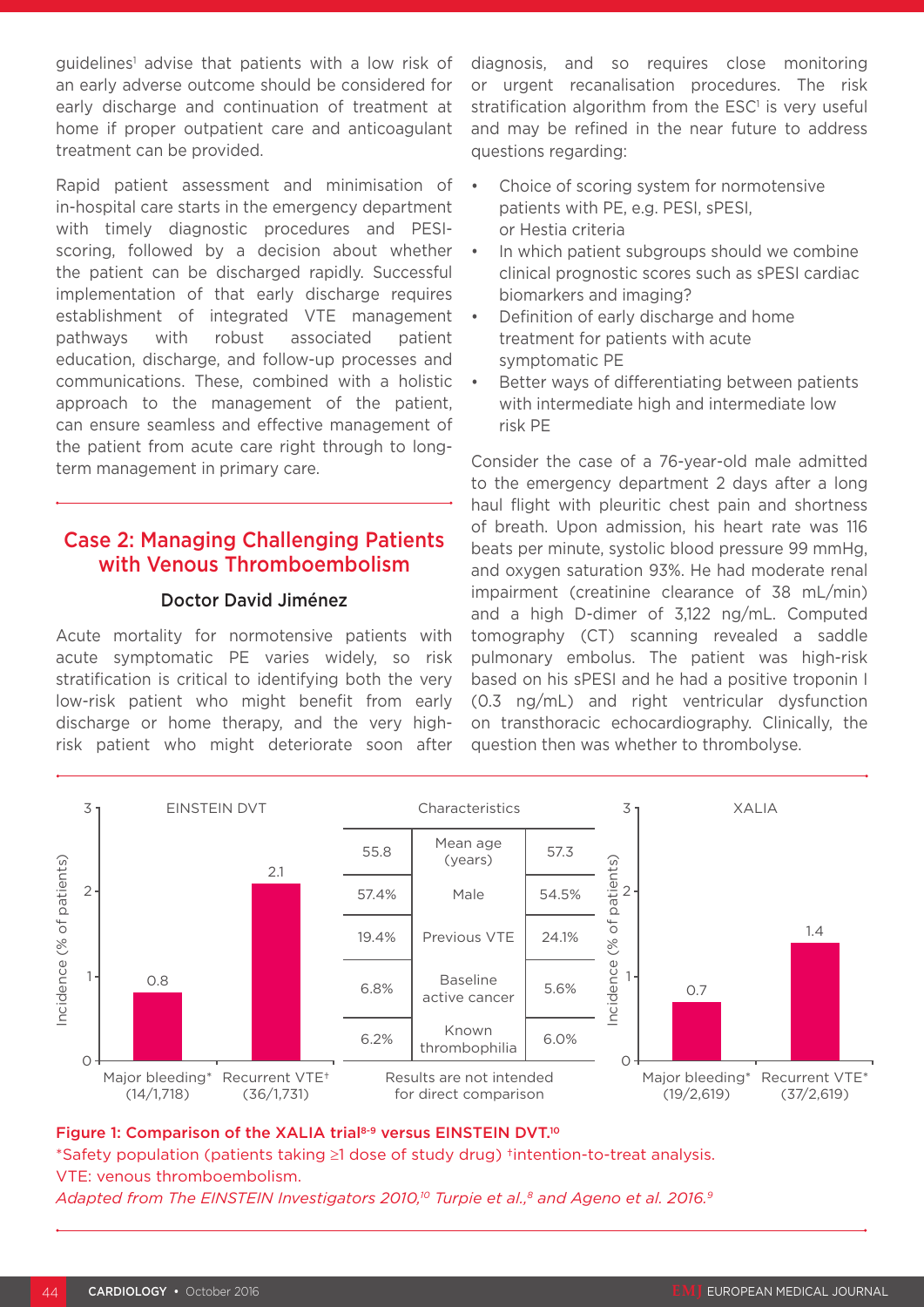



ARR: absolute risk reduction; RRR: relative risk reduction; VKA: vitamin K antagonist; enox: enoxaparin.

The 2014 PEITHO trial<sup>13</sup> is informative in this regard. Patients with intermediate-risk PE, defined as the presence of right ventricular dysfunction and myocardial injury, were randomised to either tenecteplase or placebo as well as anticoagulant therapy. Whilst the primary outcome of thrombolysis was positive with a significant reduction in all-cause mortality or haemodynamic collapse during the first 7 days after randomisation, there was also a significant increase in bleeding $related$  death.<sup>12</sup> The ESC<sup>1</sup> and recent CHEST<sup>2</sup> guidelines therefore suggest not to thrombolyse normotensive patients with an acute symptomatic PE unless they deteriorate soon after diagnosis.

Based on the PEITHO<sup>13</sup> trial experience, the therapeutic options for this patient were traditional parenteral agents with bridging and followed with VKA, rivaroxaban, apixaban, or 1 week's LMWH followed by dabigatran or edoxaban.<sup>14</sup> Whilst some clinicians are reluctant to use direct oral anticoagulation for acute symptomatic PE, there are good data supporting their efficacy, as exemplified by the Van Es et al.<sup>15</sup> meta-analysis showing non-inferiority as compared to standard therapy with VKAs.

Not only has non-inferiority to VKA been reproducibly demonstrated for NOACs, there is also good evidence of actual clot regression.16 In the EINSTEIN PE trial, after 21 days of treatment with rivaroxaban 88% of patients achieved complete or partial clot resolution, and there was no worsening

of pulmonary vascular obstruction in the remaining 12% of patients.<sup>16</sup>

The elderly are a particular safety concern in the use of anticoagulation in clinical practice, but a sub-analysis of the EINSTEIN trials is reassuring, with major bleeding rates on rivaroxaban reduced by 73% compared with warfarin in patients aged >75 years with low body weight or creatinine clearance <50 mL/min (Figure 2).17 Although patients with symptomatic VTE and renal impairment are at increased risk of recurrent VTE,<sup>18</sup> pooled analysis of the EINSTEIN DVT<sup>9</sup> and PE<sup>5</sup> trials indicates that the risk of major bleeding is not increased in rivaroxaban-treated patients.18

Based on the evidence, the final decision for our patient was not to thrombolyse but to follow the CHEST quidelines<sup>2</sup> and use weight-adjusted LMWH with monitoring. If there was no deterioration in 48–72 hours we would switch to NOACs and if there was deterioration, we would proceed to thrombolysis and to switch after 48 or 72 hours following stabilisation. Based on current guidelines,<sup>2</sup> the vast majority of patients with acute symptomatic PE should be treated with NOACs and low-risk patients might benefit from early discharge or even from outpatient therapy. For those patients with high-risk PE or deteriorating patients with intermediate-risk PE, parenteral anticoagulant agents such as LMWH or unfractionated heparin may be more suitable in the acute setting, with initiation of NOACs after stabilisation.<sup>2</sup>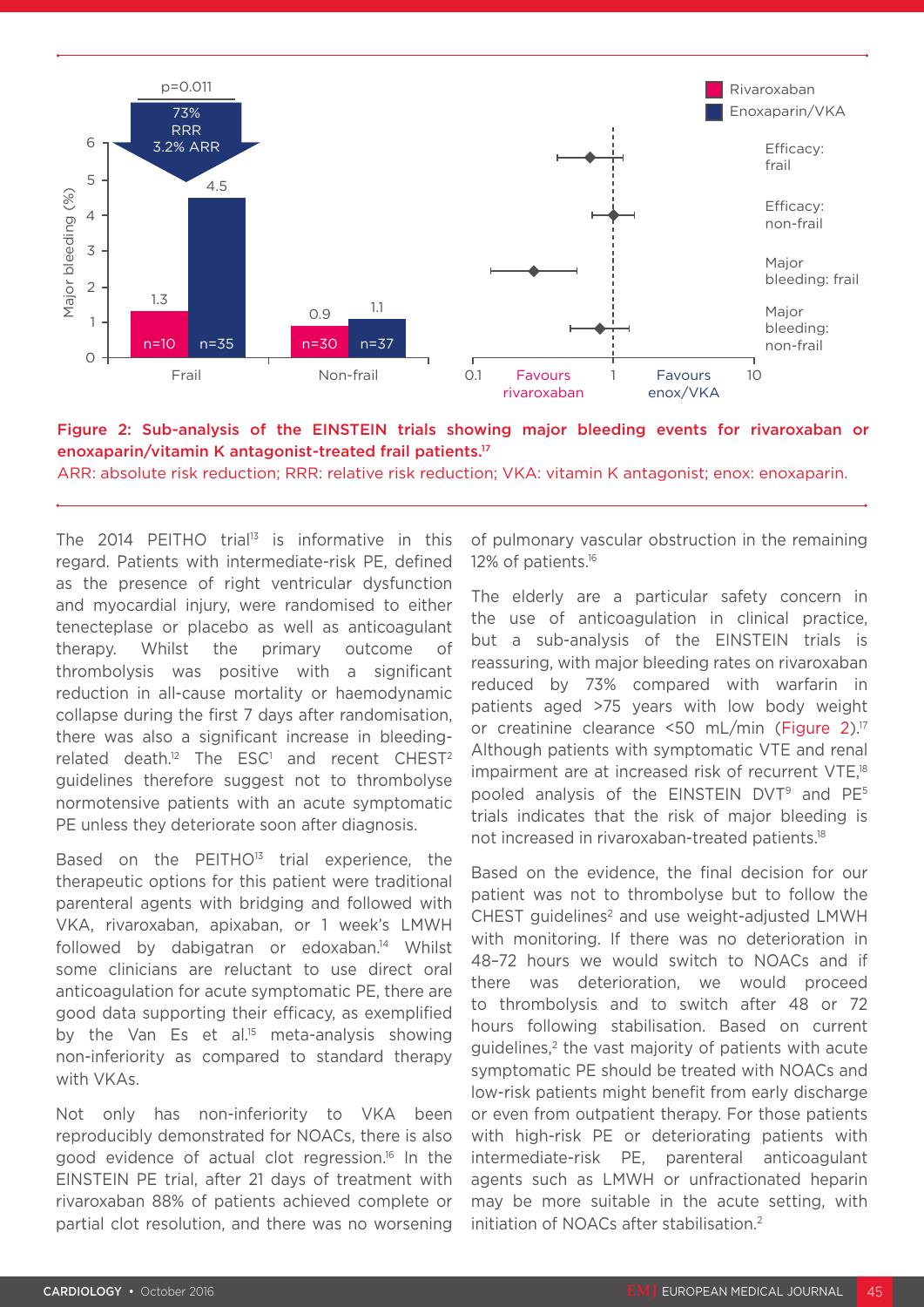

Figure 3: Assessing recurrence risk if anticoagulants are stopped. DVT: deep vein thrombosis; VTE: venous thromboembolism; PE: pulmonary embolism. *Adapted from Kearon and Akl.20*

## Case 3: How Long is Long Enough?

#### Doctor John Eikelboom

In the last 20 years there have been significant strides in the acute and long-term treatment of VTE, but one of the most contended issues for clinicians remains that of the optimal duration of anticoagulation. Over the years this has been driven by the inconvenience and high risk of bleeding associated with warfarin. Today, the advent of the NOACs has substantially overcome this and treatment has evolved towards a singledrug approach using rivaroxaban or apixaban commenced at outset and continued long-term.19

The 2016 CHEST<sup>2</sup> guidelines are clear that treatment should be stopped at 3–6 months if the bleeding risk is high in a patient with an unprovoked event, but extended indefinitely if the bleeding risk is low or moderate. Where there is a transient risk factor, patients generally only require treatment for 3 months, but those with progressive or persistent risk factors should receive extended treatment.2 The CHEST quidelines<sup>2</sup> now recommend NOACs over VKAs for the initial treatment of DVT or PE, and initial therapy choice can be extended where required, the only exception to this being cancerassociated thrombosis where LMWH remains the treatment of choice for extended/long-term treatment. A typical case of a 63-year-old male with unprovoked and fairly severe bilateral PE, elevated troponin, and evidence of right heart strain on imaging is illustrative of patients in whom the acute event has been treated after 3–6 months, but for whom there is a high risk of recurrence warranting extended treatment.

Decision-making based on estimated risk of recurrent VTE has been both enhanced and complicated by consideration of factors such as male sex and presence of positive D-dimer, but Kearon and Akl's 2014 paper $20$  elegantly integrates that information with clinical information on risk of recurrence. Clinical risk factor status is the primary determinant of decision-making on treatment duration and our 63-year-old male has no provoking risk factor, therefore having a high recurrence risk in the first year of stopping of 10%, rising to 30% over 5 years and approximately 40% at 10 years.21

Historically, warfarin has been stopped after 3-6 months, but in the PADIS-PE trial,<sup>22</sup> where extended treatment with warfarin to 18 months was compared with a placebo, event rates in the treated group increased gradually in the 24 months after stopping, reaching those of the placebo group by the end of the trial. This underlines the importance of ongoing long-term treatment in patients at risk of recurrence; however, bleeding risk, the need for injections, and the routine anticoagulation monitoring remain significant barriers to longterm anticoagulation with the older agents. Head-to-head trials confirm that NOACs such as rivaroxaban, apixaban, dabigatran, and edoxaban have similar efficacy to warfarin but a better safety profile, making them attractive for long-term treatment. Long-term treatment continues to be an important area of research and we particularly await the results of the EINSTEIN-CHOICE study, $23$ which compares the standard 20 mg dose of rivaroxaban with 10 mg of rivaroxaban and with 100 mg of aspirin over a 12-month period in 2,850 patients with symptomatic VTE and/or PE.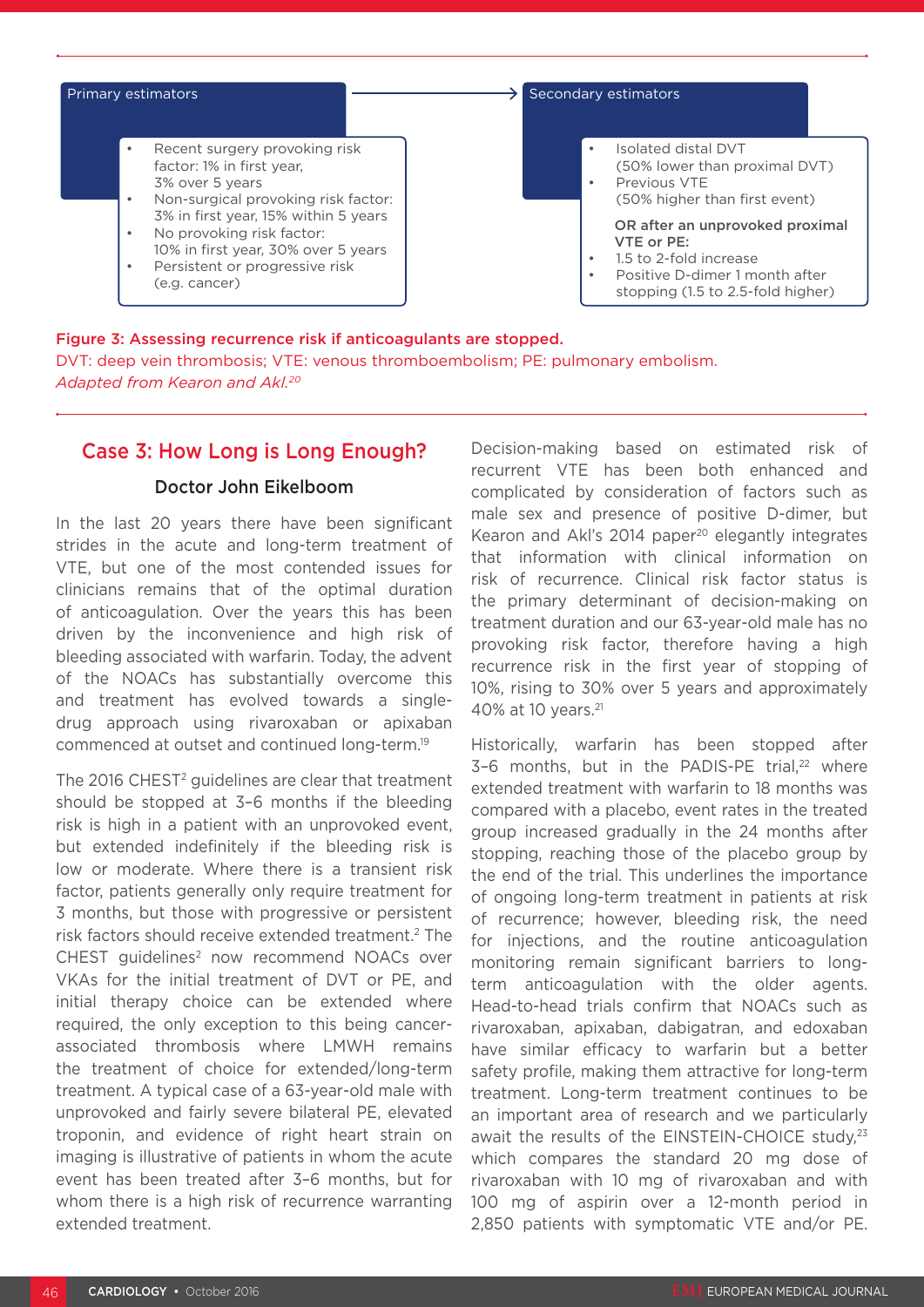The primary endpoints are symptomatic recurrent VTE and major bleeding. The trial is expected to be completed towards the end of 2016.<sup>23</sup>

### Question and Answer Session

Q: If Dr Hughes' patient (Case 1) had been thrombolysed, when would he have started the oral drug?

Dr Hughes' practice is to anticoagulate with LMWH for 48–72 hours and then consider transitioning to a NOAC if the patient is stable.

Q: Would Dr Jiménez consider low-dose thrombolysis in his patient (Case 2)?

The panel agreed that although theoretically attractive, there are no good quality data to support this. They indicated that they would thrombolyse with full systemic doses.

#### Q: If an intermediate-risk patient on a NOAC starts to deteriorate in the first 48 hours, suggesting the need for thrombolysis, do you try to reverse the NOAC pre-thrombolysis?

Drawing an analogy to the myocardial situation, the panel agreed that in the case of a PE they would treat this as an emergency and simply treat with lysis, without attempting to reverse the NOAC.

### Hub Question and Answer Session

After the symposium, delegates had the opportunity to explore additional case studies in a Question and Answer Hub session.

#### **Case A**

Dr Jiménez' case concerned a 48-year-old woman who presented with ischaemic stroke after saphenectomy. Lower limb ultrasound proved negative for DVT but a multi-detector CT scan confirmed acute symptomatic PE, which was managed acutely with LMWH followed by VKA. However, saphenectomy is a transient risk factor so for how long should the patient be treated? Subsequent echocardiography revealed a foramen ovale, putting the patient at high risk of ischaemic stroke, so indefinite anticoagulation was the best course of action. Despite the potential risks, this patient underwent closure of the foramen ovale after 3 months and anticoagulant therapy could then be stopped. Dr Jiménez emphasised the

importance both of reviewing bleeding occurrence in patients with unprovoked PE who continue treatment and event recurrences in those whose anticoagulation therapy is stopped.

### Q: When would you consider anticoagulation in a patient with ischaemic stroke if you have a confirmed coexistent VTE?

Dr Jiménez responded that in the absence of good control data, his clinical practice is to start with full dose LMWH for 8 hours after the diagnosis of an ischaemic stroke and then switch to a direct oral anticoagulant 1 week after diagnosis of ischaemic stroke.

### Q: Do you use scanning and imaging to follow-up these patients?

Dr Jiménez responded that most patients recover in terms of clinical signs and clot regression is assumed. He rarely rescans these patients unless they deteriorate and have a suspected recurrent VTE.

#### **Case B**

Dr Hughes presented the case of a 38-yearold woman who was usually fit and healthy with no history of VTE, but who was taking a second-generation combined oral contraceptive pill (COCP). She developed acute onset of pleuritic chest pain and borderline tachycardia, but was stable with regard to blood pressure and oxygen saturations. A CT scan showed lobar PE and her right ventricle/left ventricle ratio was normal.

#### Q: Is this a provoked or an unprovoked event and how long would you continue anticoagulation?

On balance, the audience agreed this to be a provoked event, presumably because of the use of the COCP. However, this is a controversial area and many would consider this to be a 'minimally provoked' VTE, i.e. the patient is relatively low-risk, implying that some other underlying condition is increasing her overall risk. The recurrence rate for PE is high at about 30% within 5 years for most individuals with an unprovoked event, so this issue is important for clinical decision-making. The PADIS-PE22 study suggests that if anticoagulation is withdrawn, even after 18 months, recurrence rates catch up very quickly. If the unprovoked patient is not on indefinite anticoagulation, there remains an increased likelihood of recurrence.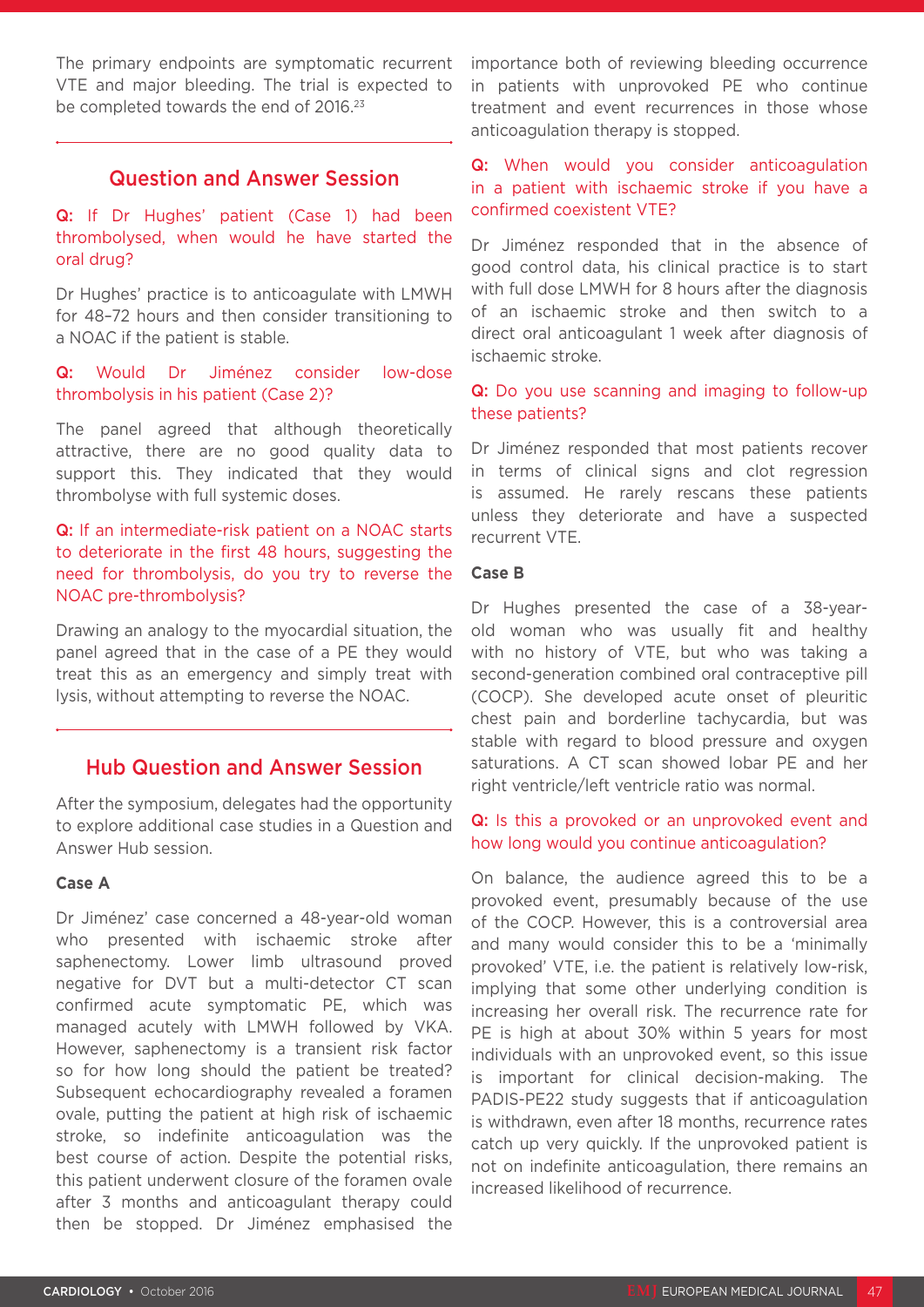#### **The Importance of Patient Preference**

One audience member advocated the importance of patient preference in decision-making about ongoing anticoagulation, particularly where the clinical evidence is unclear. Patients may have strong views, or their fears about quality of life, recurrence, and bleeds may influence their preference. Dr Hughes and Dr Jiménez agreed that this was an important part of the informed consent process, but noted that it should not override good, evidence-based practice.

#### **Risk Assessment in Women, Especially Those on Oral Contraception**

Prediction scores are many and varied, but are consistent in suggesting that most, if not all, men need to go on long-term anticoagulation if they present with symptoms. However, there is controversy around risk assessment and duration of therapy in women, particularly in relation to oral contraceptive use, and this dichotomy is reflected in the different prediction models in use.<sup>24</sup> Rodger et al.25 concluded that low-risk women rated by HERDOO2, which rates hormone-related index events as unprovoked, could safely discontinue anticoagulation. Based on recent evidence that oestrogen-treated women who have had a PE or DVT are at very low risk, Dr Hughes treats the pill as a transient risk factor.

#### Q: Can D-dimer be used to aid decision-making about extending anticoagulation and when should this be tested?

Audience consensus was to test D-dimer 2 weeks after cessation of anticoagulation. Dr Hughes rarely tests for D-dimer in clinical practice but would consider it in younger women who are on oral contraceptives; based on warfarin data, he would test 3 weeks after cessation of anticoagulation.

#### REFERENCES

1. Konstantinides S et al. 2014 ESC guidelines on the diagnosis and management of acute pulmonary embolism. Eur Heart J. 2014;35(43): 3033-69.

2. Kearon C et al. Antithrombotic Therapy for VTE Disease: CHEST Guideline and Expert Panel Report. Chest. 2016; 149(2):315-52.

3. Barco S et al. Home treatment of patients with low-risk pulmonary embolism with the oral factor Xa inhibitor rivaroxaban. Rationale and design of the HoT-PE Trial. Thromb Haemost. 2016;116(1):191-7.

4. Zhou XY et al. The prognostic value of pulmonary embolism severity index in acute pulmonary embolism: a metaanalysis. Respir Res. 2012;13:111.

5. Büller HR et al.; EINSTEIN–PE Investigators. Oral rivaroxaban for the treatment of symptomatic pulmonary embolism. N Engl J Med. 2012;366(14): 1287-97.

6. Prandoni P et al. Use Of Prestudy Heparin Did Not Influence the Efficacy and Safety of Rivaroxaban in Patients Treated for Symptomatic Venous Thromboembolism in the EINSTEIN DVT and EINSTEIN PE Studies. Acad Emerg Med. 2015;22(2):142-9.

7. Fermann GJ et al. Treatment of pulmonary embolism with rivaroxaban: Outcomes by simplified Pulmonary Embolism Severity Index score from a post hoc analysis of the EINSTEIN PE study. Acad Emerg Med. 2015;22(3): 299-307.

8. Turpie AGG et al. Xalia, a noninterventional study comparing rivaroxaban with standard anticoagulation for initial and long-term therapy in deep vein thrombosis. Abstract 894. ASH Annual Meeting, 5-8 December 2015.

9. Ageno W et al. Safety and effectiveness of oral rivaroxaban versus standard anticoagulation for the treatment of symptomatic deep-vein thrombosis (XALIA): an international, prospective, non-interventional study. Lancet Haematol. 2016;3(1):e12-21.

10. The EINSTEIN Investigators. Oral Rivaroxaban for Symptomatic Venous Thromboembolism. N Engl J Med. 2010; 363:2499-510.

11. Bookhardt BK et al. Length of stay and economic consequences with rivaroxaban vs enoxaparin/vitamin K antagonist in patients with DVT and PE: findings from the North American EINSTEIN clinical trial program. J Med Econom. 2014;17(10): 691-5.

12. Van Bellen B et al. Reduction in the length of stay with rivaroxaban as a singledrug regimen for the treatment of deep vein thrombosis and pulmonary embolism. Curr Med Res Opin. 2014;30(5):829-37.

13. Meyer G et al. Fibrinolysis for patients with intermediate-risk pulmonary embolism. N Engl J Med. 2014;370(15):1402-11.

14. Walter RJ et al. Pulmonary embolism: current and new treatment options. Curr Med Res Opin. 2014;30(10):1975-89.

15. Van Es N et al. Direct oral anticoagulants

compared with vitamin K antagonists for acute venous thromboembolism: evidence from phase 3 trials. Blood. 2014;124(12):1968-75.

16. Van Es N et al. Clot resolution after 3 weeks of anticoagulant treatment for pulmonary embolism: comparison of computed tomography and perfusion scintigraphy. J Thromb Haemost. 2013; 11(4):679-85.

17. Prins MH et al. Oral rivaroxaban versus standard therapy for the treatment of symptomatic venous thromboembolism: a pooled analysis of the EINSTEIN-DVT and PE randomized studies. Thromb J. 2013;11(1):21.

18. Bauersachs RM et al. Rivaroxaban versus enoxaparin/vitamin K antagonist therapy in patients with venous thromboembolism and renal impairment. Thrombo J. 2014;12:25.

19. Goldhaber SZ, Bounameaux H. Pulmonary embolism and deep vein thrombosis. Lancet. 2012;379(9828): 1835-46.

20. Kearon C, Akl EA. Duration of anticoagulant therapy for deep vein thrombosis and pulmonary embolism. Blood. 2014;123(12):1794-801.

21. Prandoni P et al. The risk of recurrent venous thromboembolism after discontinuing anticoagulation in patients with acute proximal deep vein thrombosis or pulmonary embolism. A prospective cohort study in 1,626 patients. Haematologica. 2007;92(2):199-205.

22. Couturaud F et al. Six Months vs